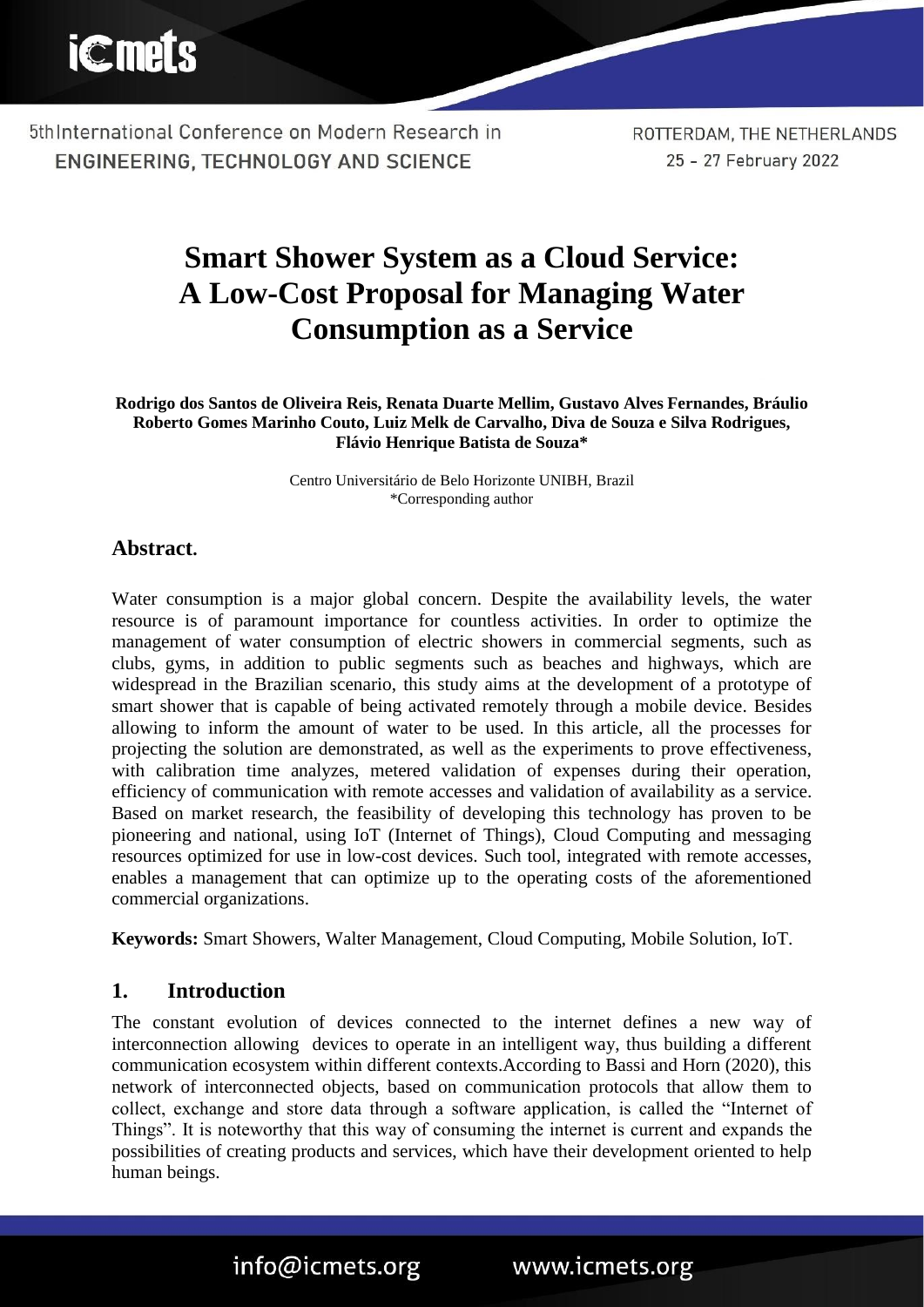Playing the role of assistants, virtual and/or physicists capable of automating homes, monitoring sleep, reading and answering emails, alerting on routes and removing intermediaries in bureaucratic services, the devices contribute to this expansion. According to the research published by IHS Technology, the number of connected Internet of Things devices worldwide from 2015 to 2025 (in billions) will be very impressive, as shown in the graph in Figure 1 (Lucero, 2006).





*Source: Lucero, 2006.*

In parallel to this technological scenario, there is a concern about not wasting a primordial resource for human existence, water. The great legacy of our planet is water, an essential element in the life of all living beings, and a common goal among all human beings is the reduction of waste of this element. On average, 135 liters of water are consumed in a 15 minute shower bath, and 45 liters of water on average with the use of an electric shower, also within the same period of time (DEMAE, 2019).

Based on the context described, this study aims to develop a prototype of a smart shower with remote activation capability through a mobile device, where it will be possible to previously inform the amount of water to be used, aiming at greater control over consumption and the quality of the bath. This improves the management of water consumption in commercial segments, such as clubs and gyms, in addition to public segments such as beaches and bus stations, which have public restrooms that offer baths. As specific objectives, this article aims to demonstrate: the resulting prototype; a modular assessment of the structure; a sequence of operating trials and a comparative market evaluation. To make this technology viable, it is intended to make it available as a cloud service, distributed in three main models. The choice was made based on research by Mell & Grance (2011) which lists advantages in the use of cloud computing such as:

- Availability of the service anywhere, as long as there is an internet connection, thus bringing mobility and flexibility to users.
- Scalability, which allows the application to expand horizontally, increasing the consumption of its resources upon demand, which mitigates the costs of purchasing physical resources.

This study is therefore justified by thinking about the commercial and public sector, where in the latter the technology would be applied in compliance with municipal laws that aim to avoid wasting water in public showers as in Rio de Janeiro (Brazil) (Prefeitura Municipal Do Rio De Janeiro, 2002).

In the subsequent sections, this article is organized as follows: the second section addresses some proposals that have similar aspects to the proposed system; the third deals with system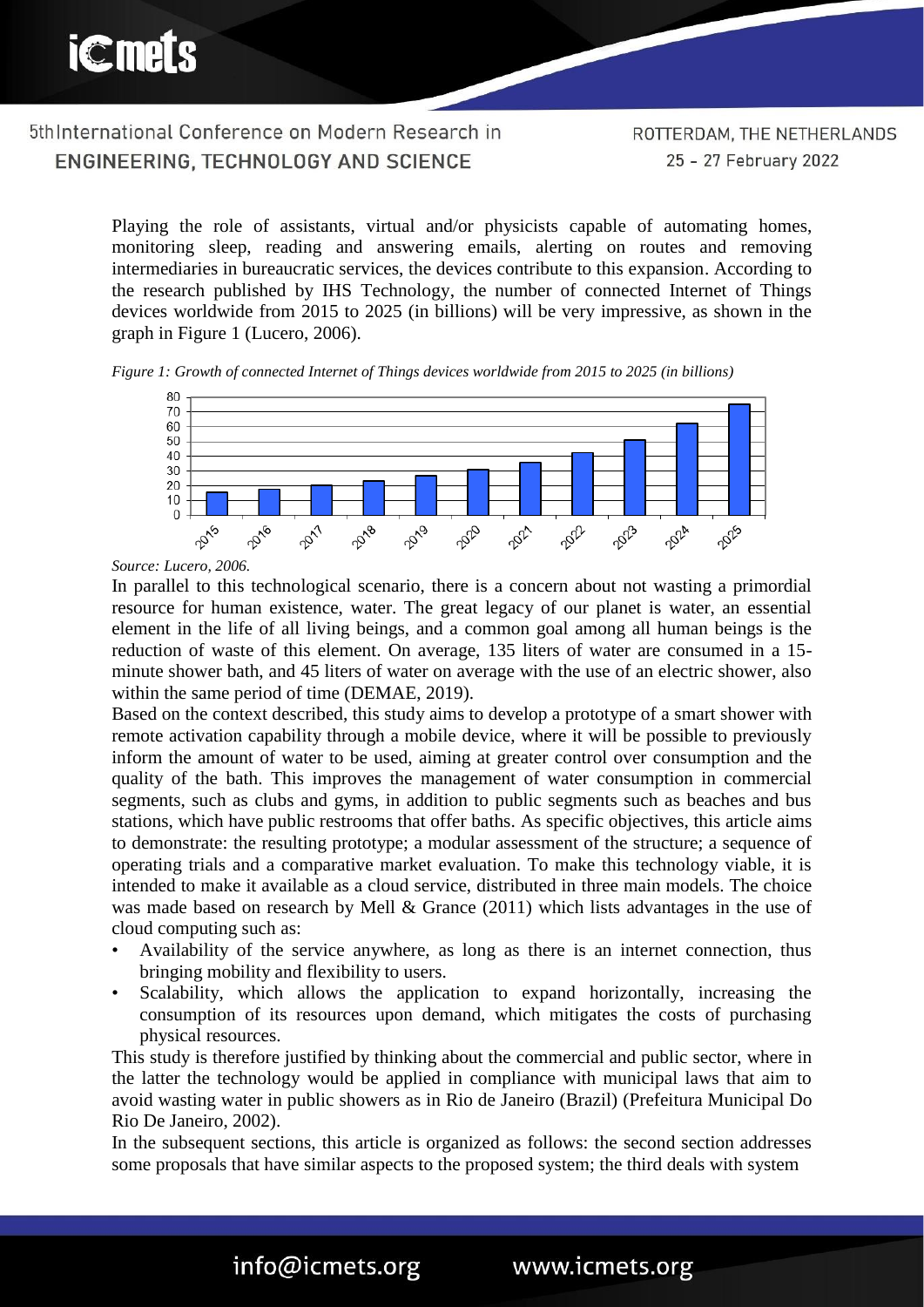ROTTERDAM, THE NETHERLANDS 25 - 27 February 2022

modeling, detailing theoretical foundations, technology, platform, objectives and features of each of its modules; the subsequent section shows results obtained from deploying the system at a pilot site; the fifth section covers the tests performed and the results obtained; and, finally, are the conclusion, future works, acknowledgments and references..

# **2. Related Works**

Although many articles that address commercial and academic solutions may have similar proposals and objectives, two articles were chosen, based on their elaborated solution, for the study of their characteristics and their differentials, aiming to adapt these differentials to the proposed system.

The research by Dornelas and Oliveira (2017) is an important reference, which takes into account that water supply companies are not able to correctly measure and monitor what they deliver. Based on this, they thought of a system similar to what this study proposes, since there is a movement in the market to consume digital measurement applications, is the case of the American FLUID (2016). The technological proposal of the authors uses Knot technology, an open-source meta-platform for the Internet of Things, which also provides low-cost devices that can be customized according to the needs of the solution. However, the elaborated solution only addresses the issue of monitoring consumption, like a digital water meter.

In the research by Souza et al. (2017), it is defined that a residential electric shower is one of the items that consume the greatest amount of water and electricity, so its implementation focus is to monitor and control the consumption of water and light in homes. The authors presented in their work the implementation of a prototype that allows the electrical and hydraulic coupling with a common residential shower. This prototype uses an Arduino microcontroller having its programming written in C, as well as a mobile application developed with the sole purpose of monitoring consumption of the resources described previously. The proposal consisted of a prototype and no additional analysis about availability and scalability has been done.

# **3. Theoretical Foundations**

Moon (2016) defines some principles and flow processes at the macro level, which must be followed for one thing, hereinafter called device, which fits into the Internet of Things ecosystem:

- Sensors: first, sensors capture the environment and collect data, e.g. Cell Phones, Beacons, Smart Watches etc.
- Data Centers (Cloud): the data captured from the sensors are analyzed and processed through cloud computing.
- Software: applications use processed information and provide the service to the end user.
- End User: the consumer (end user) makes use of the service provided and/or shares useful information with other services or people.

To make this process flow viable, a cloud service that is based on the model defined by Jamsa (2013) is needed, where the interaction of the cloud with a customer, be it a user or an application, is done in various ways through capabilities called services, which are classified into three major models – SaaS, PaaS and IaaS.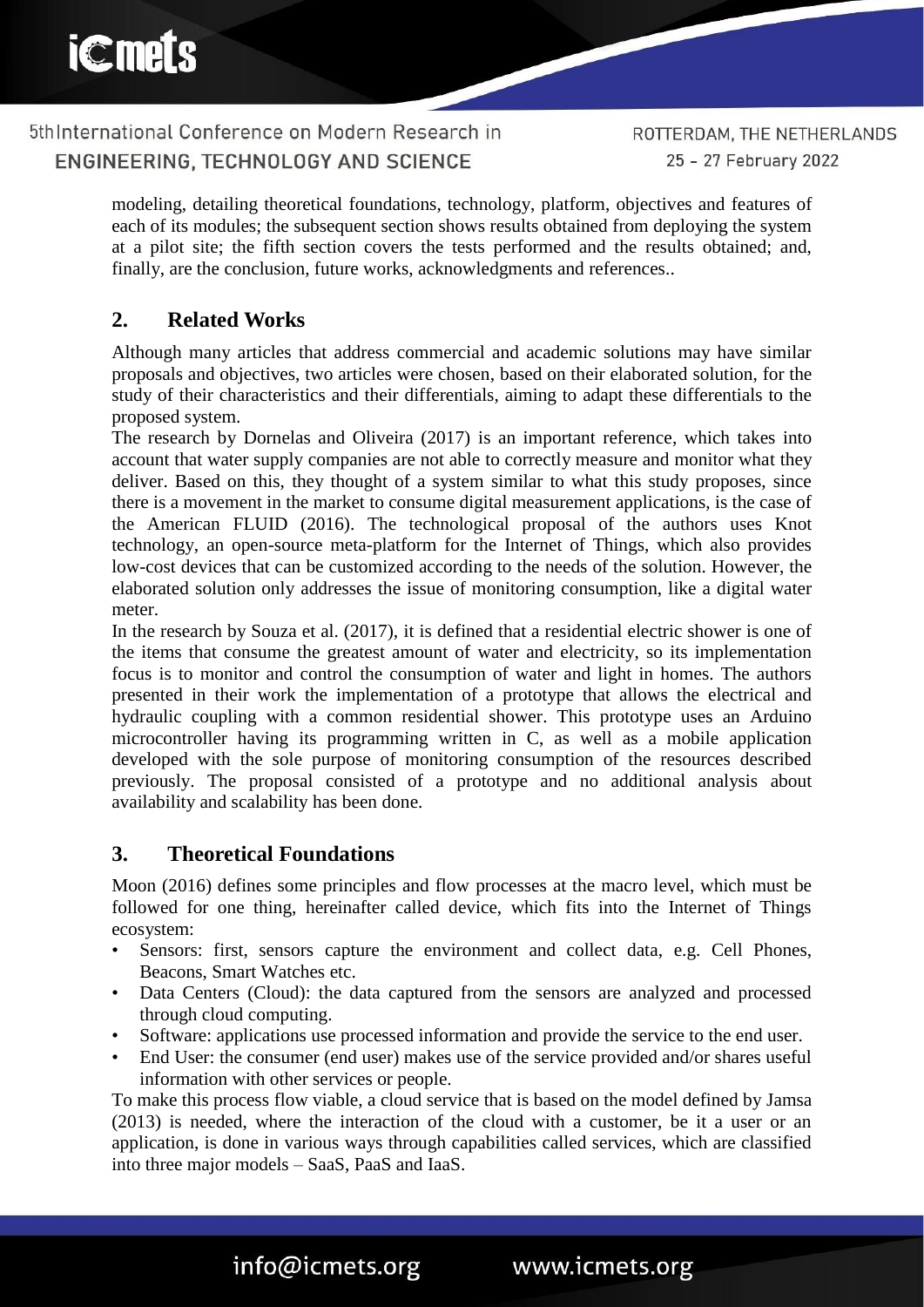ROTTERDAM, THE NETHERLANDS 25 - 27 February 2022

Jamsa (2013) still defines some characteristics of these models:

- SaaS (Software as a service): A complete software application with a user interface.
- PaaS (Platform as a service): A platform on which developers can deploy their applications. A PaaS solution includes development tools and administrative tools.
- IaaS (Infrastructure as a Service): Provision machines, storage and network resources so that developers can manage, install their own operating systems, applications and support resources.

With these premises, the fundamental references of this article were researched.

## **3.1 Technology Focused on Water Consumption**

Waste of water should be a latent concern. According to SABESP (2020), a shower bath for 15 minutes, with a half-open valve, consumes 135 liters of water. When closing this valve to soap and reducing the bath time to 5 minutes, this consumption drops to 45 liters, which corresponds to a saving of 90 liters of water. In the case of the electric shower in the same scenario the numbers are 45 liters and 15 liters, respectively, generating a reduction of 30 liters of water. A reduction of around 33% in both cases.

To assist the development of the proposed study, the technology focused on water consumption should allow the use of sensors to capture data related to this consumption (e.g. Internet of Things). It is also important to process this data on a distributed manner in an easily scalable environment that allows the interconnection of external consumers (e.g. Cloud Computing), such as being able to manage a network of electric showers at a distance, through a low-cost computing device (e.g. Raspberry PI).

## **3.2 Internet of Things**

Internet of Things is defined by Lago et al. (2021) in general, as a ubiquitous ecosystem where, through small sensors, objects interconnected to the Internet create an environment aimed at facilitating the daily life of people. It is understood that this is much more than turning on light bulbs by smartphone. In other words, it is not just about controlling "things" over the internet, but making them smart to be able to collect data from the environment to which they are connected and process these data generating information.

## **3.3 Cloud Computing**

According to Mell & Grance (2011) Cloud Computing is defined as a pool of computing resources that is ubiquitously shared on demand. Nayyar (2019) analyzes this definition and presents the term as not only a model, but also a platform or style.

This model is widely scalable and accessible to a growing number of external consumers that dynamically provides access to configuration, reconfiguration and release of computing resources, in the form of infrastructure services such as servers, platform services such as hosting services and applications and software services that guarantee the availability of specific software. This way of provisioning, managing and using computing resources generates savings directly related to costs and time.

## **3.4 Protocol MQTT**

MQTT (Message Queuing Telemetry Transport) is a lightweight messaging protocol, designed to be used by devices with limited memory and processing, which makes it ideal for

info@icmets.org www.icmets.org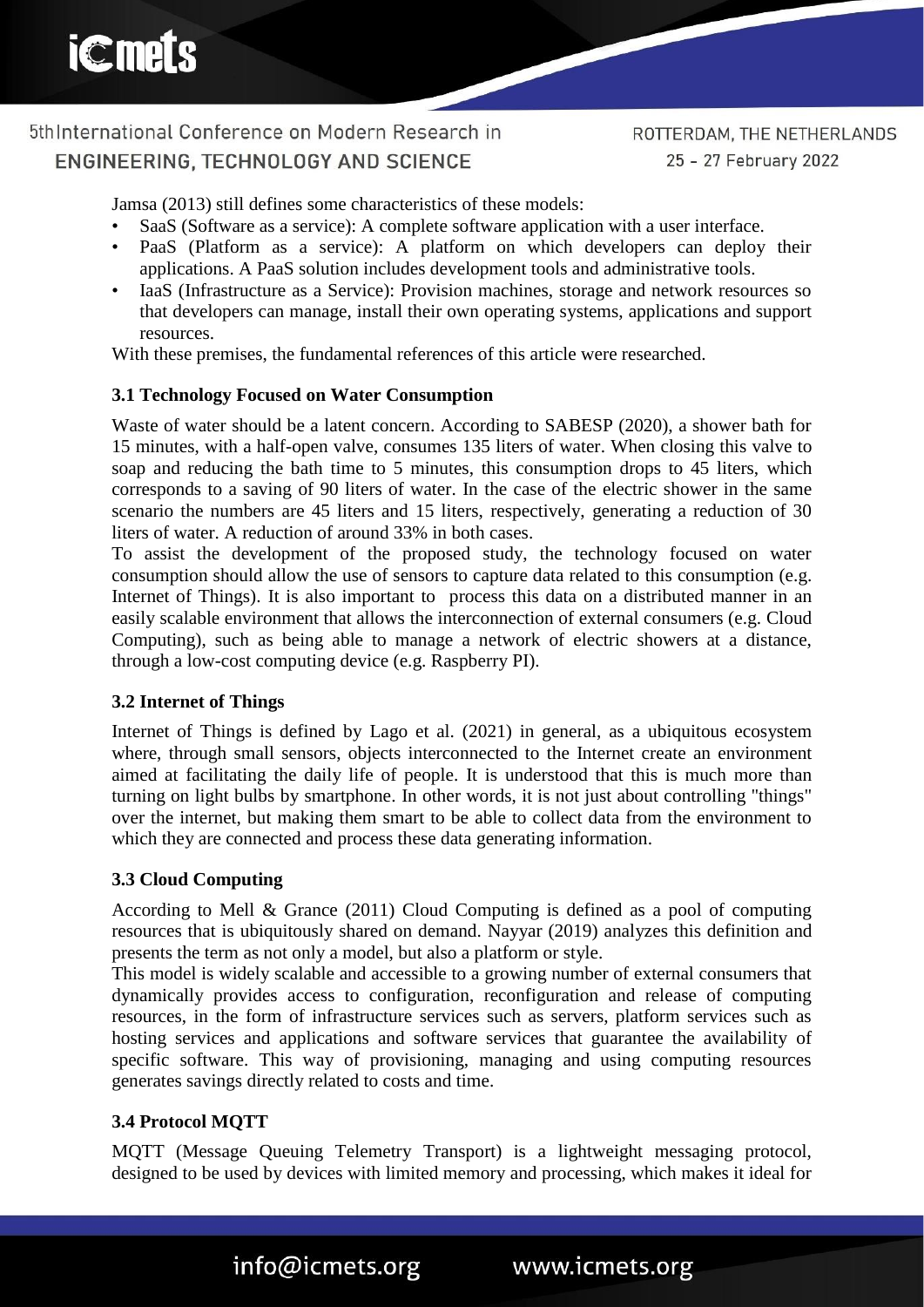

ROTTERDAM, THE NETHERLANDS 25 - 27 February 2022

communication in the pub-sub pattern (Publisher-Subscribe Pattern) in IoT devices ( Figure 2) (HILLAR, 2017).

*Figure 2: Interaction between an MQTT client and an MQTT server*



*Source: Hillar, 2017.*

It is important to understand that the entire communication structure of the devices takes place through a hub called the IoT Hub, which uses the MQTT protocol, in addition to enabling highly secure and reliable communication between the IoT client and server (Microsoft, 2020). This IoT Hub (with MQTT protocol) besides managing the devices connected to it providing a twin logical device (Twin Device) is hosted in the cloud.

## **3.5 Raspberry PI Platform**

The idea of this platform was based on the concept of having a small and cheap mobile computer, programmable and that would allow access to the internet (Upton & Halfacree, 2017). Also according to Upton & Halfacree (2017), the Raspberry PI (Figure 3) is a card designed in an area of the size of a credit card with considerable computing power through resources such as ports, connectors, processor, RAM memory and storage unit. It also has a GPIO (general-purpose input/output) interface that can be used to connect the Raspberry PI to any other hardware, which considerably expands its applicability.





info@icmets.org

*Source: Upton e Halfacree, 2017.*

# **4. Methods**

This work consists of an experimental study methodology, which according to Lazar et al. (2017), is defined as an instrument that aims to test hypotheses that concern the researcher's conviction and is characterized by directly manipulating the variables related to the object of study. Therefore, during the development process of this study, the first stage was focused on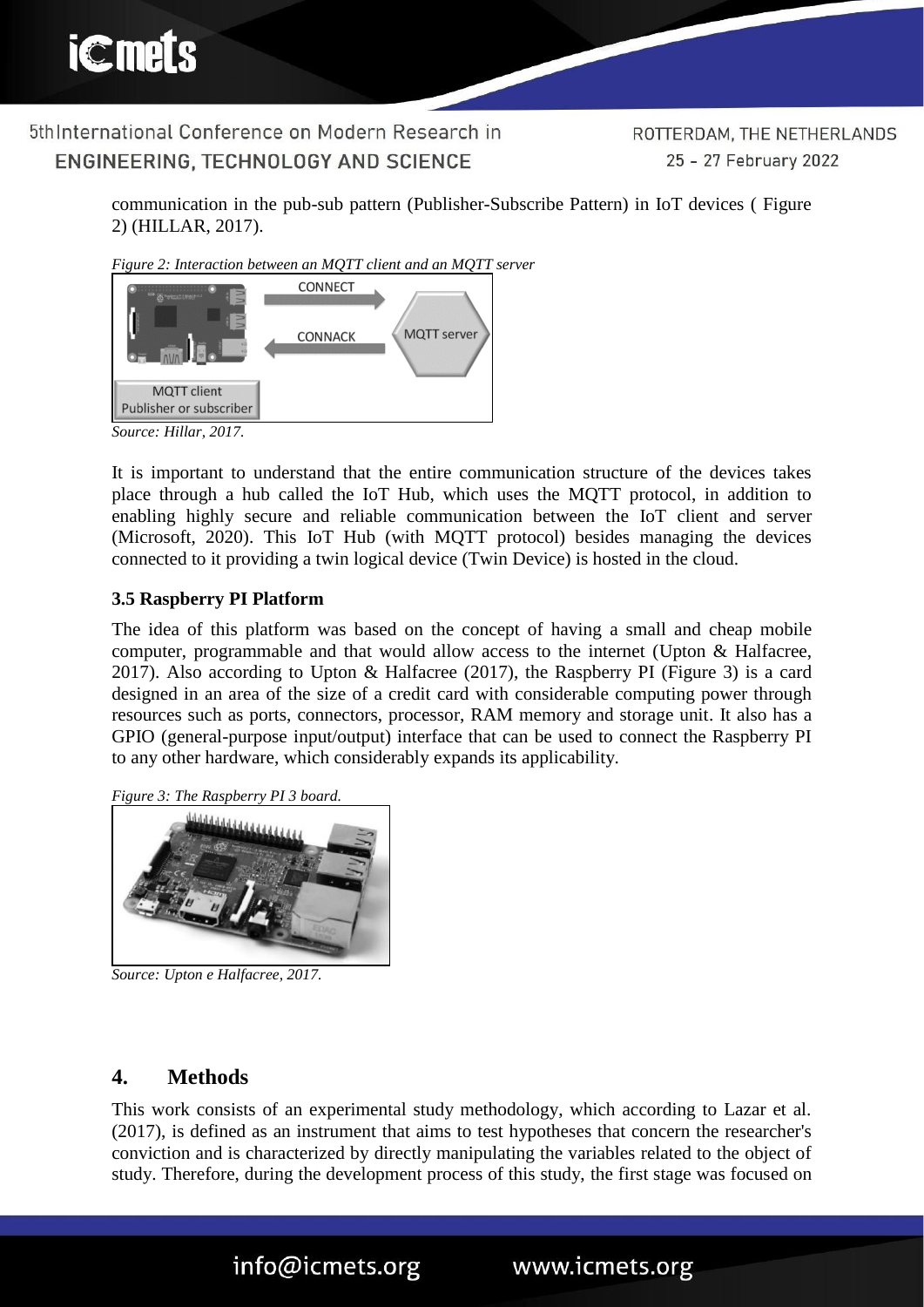# **i**Cmets

5thInternational Conference on Modern Research in ENGINEERING, TECHNOLOGY AND SCIENCE

ROTTERDAM, THE NETHERLANDS 25 - 27 February 2022

the prototyping of a system that could be smart enough to remotely carry out the control action of an electric shower. In this work, it was understood the need to use IoT together with a hardware controller application and a mobile application. Then, a hardware system modulated in the following parts was built: Central device and controller of in-place actions (Raspberry PI) coupled to an LCD Display; Water Flow Sensor; Water Flow Switch The hardware controller application consists of a program written in Python to interpret the data from the Water Flow Sensor and subsequent activation of the Water Flow Switch, while the mobile application is responsible for remotely activating the controller application, finally releasing the flow of water. The hardware system described previously, together with a controller and a mobile software, as well as a cloud infrastructure to ensure the interconnection between the parties, perfectly meets the research proposed in this methodology. The main idea is to create a flow of activation and shutdown of an electric shower, where this activation takes place through the software on a mobile device and its subsequent shutdown through this same device or through an algorithm that accounts for the intended flow. Based on that, after a flow is defined in the activation, the shower is turned off when it is achieved such definition.

# **5. Results**

## **5.1 Resulting Structure**

For a better visualization of the proposed study, some diagrams and flowcharts are presented to illustrate its structural design and functional schemes for the calibration processes of the water flow controller algorithm and data collection. The component structure (Figure 4) is a simple chain of components, composed of an application server, an IoT Hub, and the devices.





*Source: Auhtors,2021*

- Application Server: Component that contains the implemented business rules.
- IoT Hub: Cloud computing component that abstracts the communication infrastructure with devices, that is, it creates a logical device for each physical device connected to this Hub. Any command or query sent to this logical device is relayed via MQTT, a protocol of lightweight publish-subscribe model messages for IoT M2M (Machine-to-Machine) connection between sensors and small mobile devices, optimized for TCP/IP (Transfer Control Protocol/ Internet Protocol - Ethernet for example) networks.
- Device: Raspberry PI with solenoid module connected to an electric shower.

info@icmets.org

The operation of the system is designed to be simple and the process consists of, after being installed, the registration of the deviceon the network (IoT Hub in the cloud, of which it is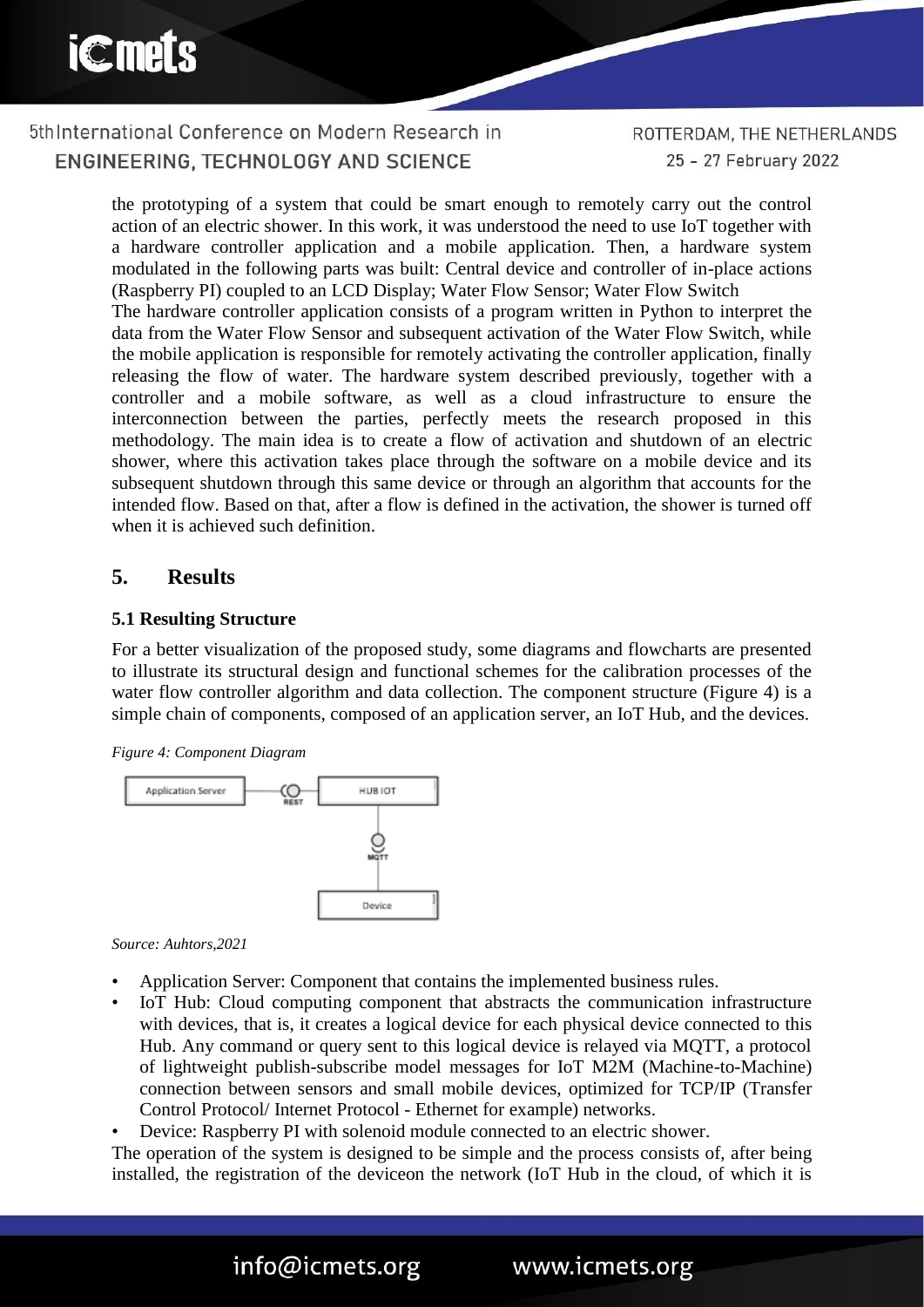

ROTTERDAM, THE NETHERLANDS 25 - 27 February 2022

part). After the registration the system is already operational. The next step is triggered by the user, who has a cell phone, and with the device application previously installed (shown in Figure 5), by reading the device identification QR code (this QR code must be affixed visually).





*Source: Auhtors,2021.*

Once the reading is done, the application triggers a request containing metadata of the usage action to the cloud server that simultaneously sends the command to the MQTT queue of the device. When the message with the command is intercepted by the device, it executes the command. Given the technology used (MQTT) the latency time is considered low according to Aichernig and Schumi (2018) and it was about 110.82 ms for connection and 32.72ms for

info@icmets.org

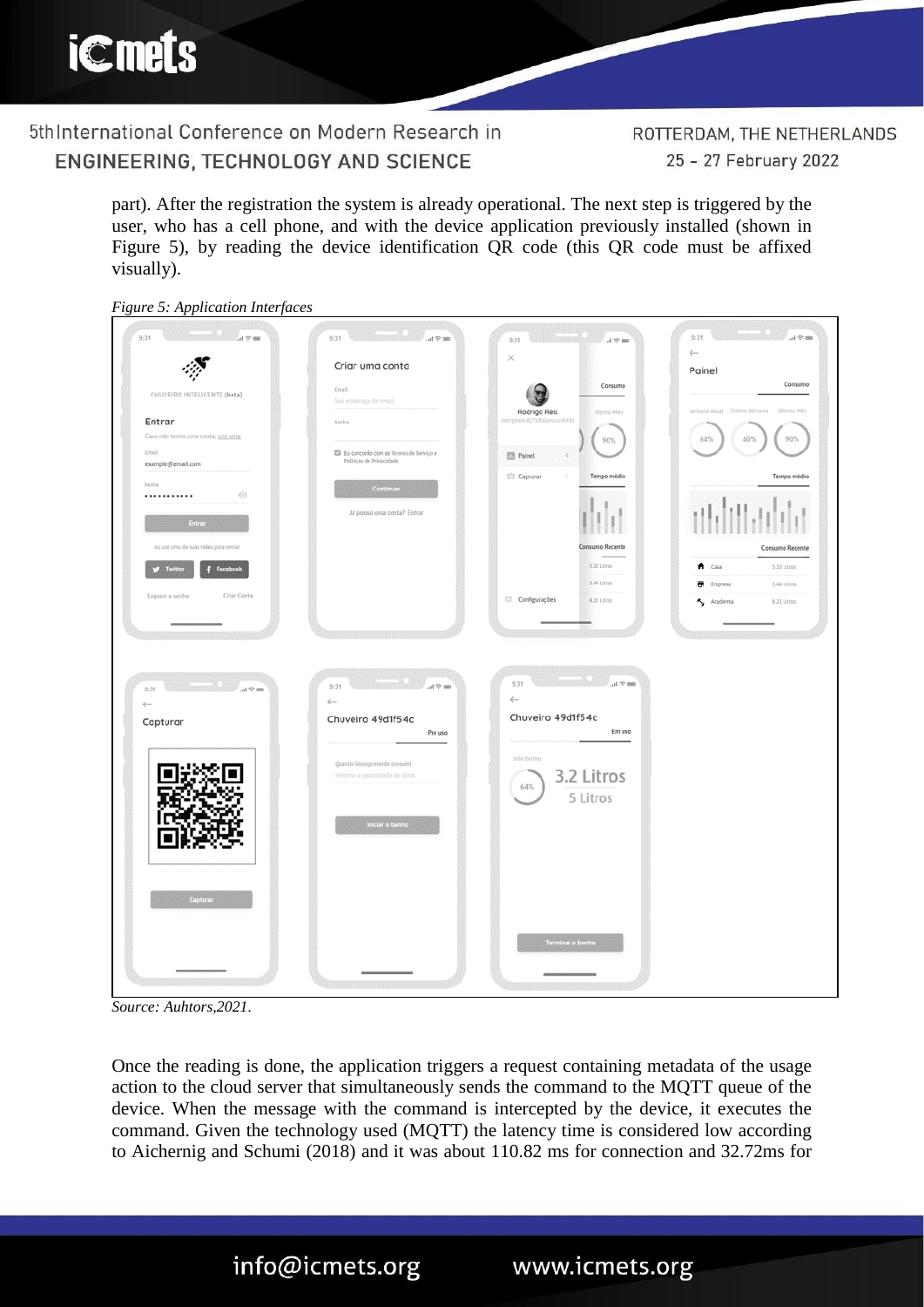ROTTERDAM, THE NETHERLANDS 25 - 27 February 2022

message publication. The operating sequence diagram in Figure 6 shows the process step-bystep.





# **5.2 Modular Structure**

In order to demonstrate the modular structure, a schematic diagram of the connections was created (Figures 7 and 8) where it is possible to observe the entire electronic circuit that is proposed as a hardware system and includes all the electronic components described below:

- Central device and controller of on-site actions: for this purpose, the Raspberry Pi hardware was used, which has the necessary computational power and adequate size.
- LCD Display: user interface where a QR Code will be displayed in order to generate the interaction with the hardware when requesting the release of the water flow.
- Water flow sensor: using the YF-S201 sensor a liquid flow measurement sensor that contains a magnetic wind vane that is rotated by the incoming water and integrates seamlessly with the Raspberry Pi technology through the GPIO communication interface (General Purpose Input/Output).
- Water flow switch: for this purpose, it is understood that any solenoid valve would be ideal, therefore, a common solenoid valve of 127V – 60Hz was used;
- Waterflow switch trigger: the GPIO interface of the central device and controller of the in-place actions works with an output of 5V or 3V, which is not enough to trigger the waterflow switch (127V). Based on that, it is required a Relay apparatus that works with the voltage necessary for the switch operation.

www.icmets.org

The details of the LCD Display required for activation.

info@icmets.org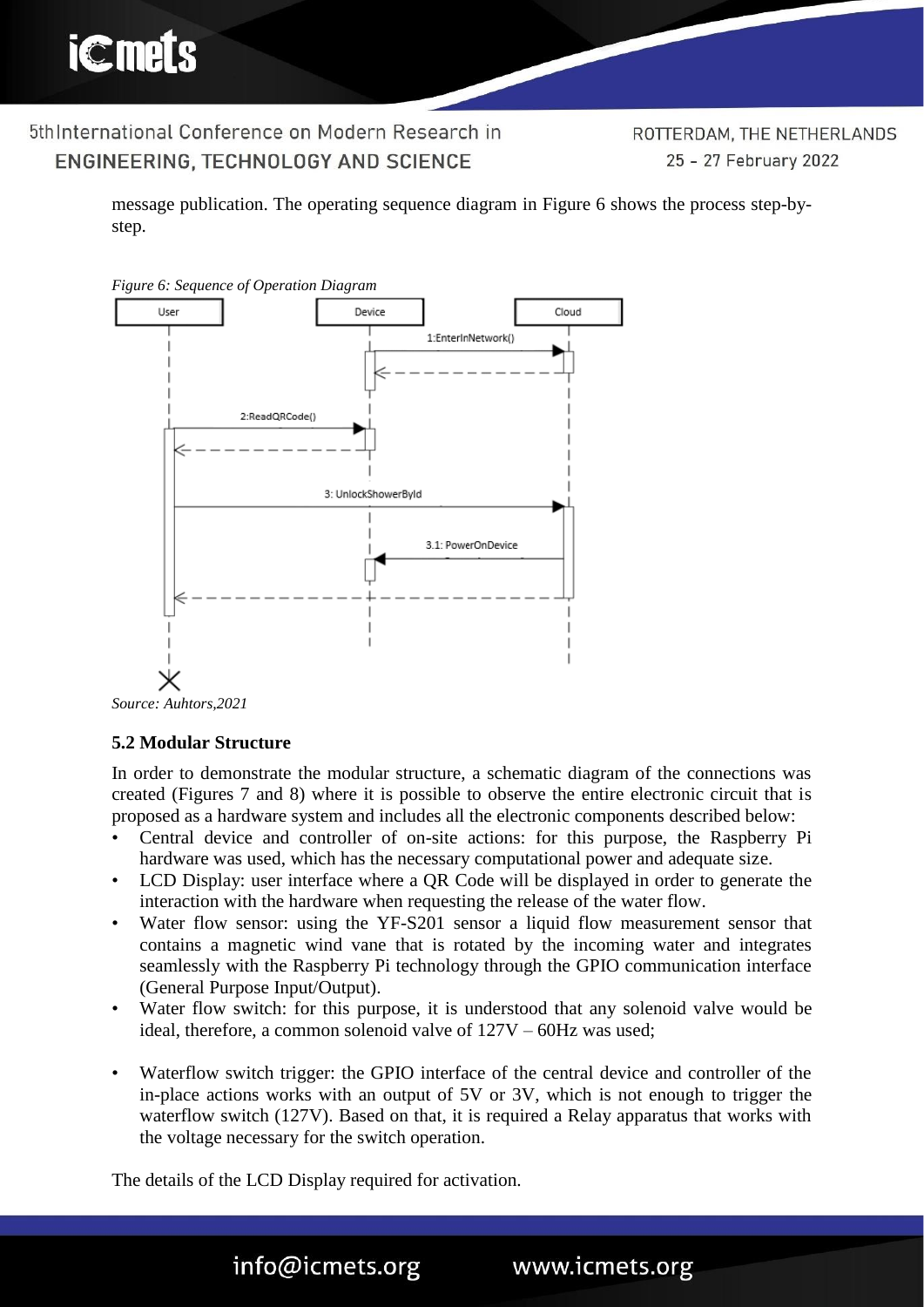ROTTERDAM, THE NETHERLANDS 25 - 27 February 2022



*Source: Auhtors,2021*

Then, the software functionalities proposed by the study are presented, where first the hardware controller application is detailed, which was modularized as follows:

- QR Code reading screen: screen where the user reads the code of the device in question through the mobile application (detailed later).
- Consumption monitoring screen: screen where the user follows all the consumption of the flow released by it.

Given the description of the controller software components, the mobile application modules are presented:

- Login screen: screen in which the users identifie themselves to the system.
- QR Code reading screen: screen that presents the camera functionality, in order to capture the QR Code displayed on the QR Code reading screen of the controller application. After that, further decoding of information is performed regarding to the device on which the user wants to run the action of releasing the flow of water.
- Consumption monitoring screen: screen that allows the user to monitor consumption, in addition to allowing to the user the possibility of ending the flow.

In possession of this structure, functional validation experiments were carried out.

info@icmets.org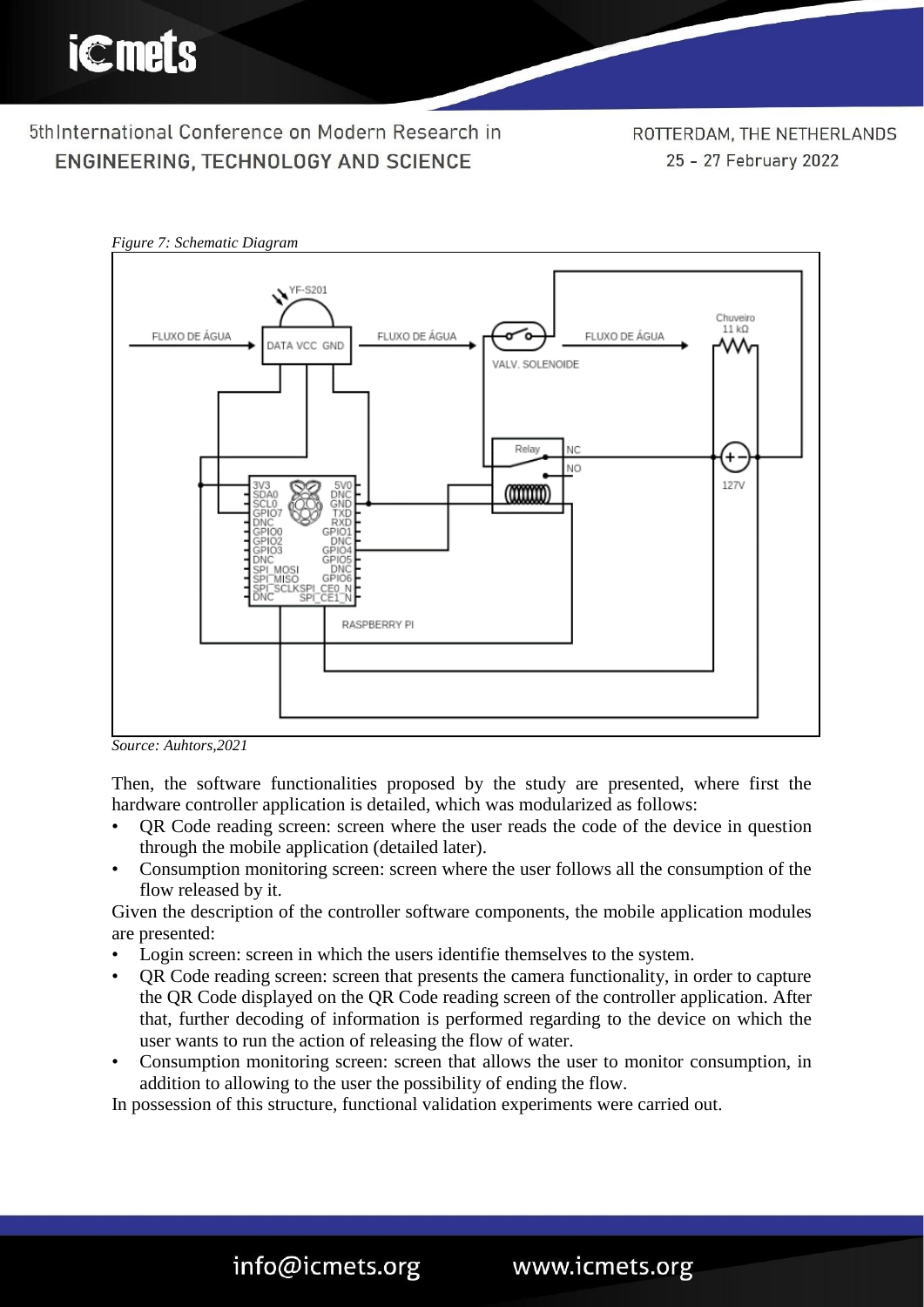

# **5.3 Experiments**

The study identified two possibilities that could make the project unfeasible: the first was the possibility of the YF-s201 sensor (a flow measurement sensor as explained in this study in section 5.2 Modular Structure) not establishing a communication with the Raspberry Pi through the GPIO (GeneralPurpose Input/Output) interface and the second was the accuracy of the sensor on measuring the water flow.

Experiments were then carried out in order to validate these premises. For this, some proofs of concept were conducted in the previous-mentioned requirements, which in theory behave as impeding facts.

The experiment consisted of creating a PoC (Proof of Concept/Proof of Concept) to validate the communication of the sensor with the Raspberry PI and at the same time measure the accuracy of the water flow.

The sensor has 3 pins in its connection: ground, current and signal (as shown in Figure 8). Its operation consists of the following premise, the more water passes through the sensor, the faster the vane blades are moved in rotation.

*Figure 8: YF-s201 sensor connection*



*Source: Electronics H, 2020*

The spin translated into Hertz (Hz) signal is used to calculate how many liters passed through the sensor per minute. A conversion graph is provided by the distributor as shown in Figure 9. Given the observation of the graph, it is possible to understand that at a frequency of 16Hz corresponds to a flow of 120 liters per hour.

*Figure 9: Hz to Liter conversion graph*



*Source: Electronics H, 2020*

Therefore, an algorithm was designed as follows:

An event is linked to the GPIO pin that receives the sensor signal; the sensor sends a signal for each turn performed.

info@icmets.org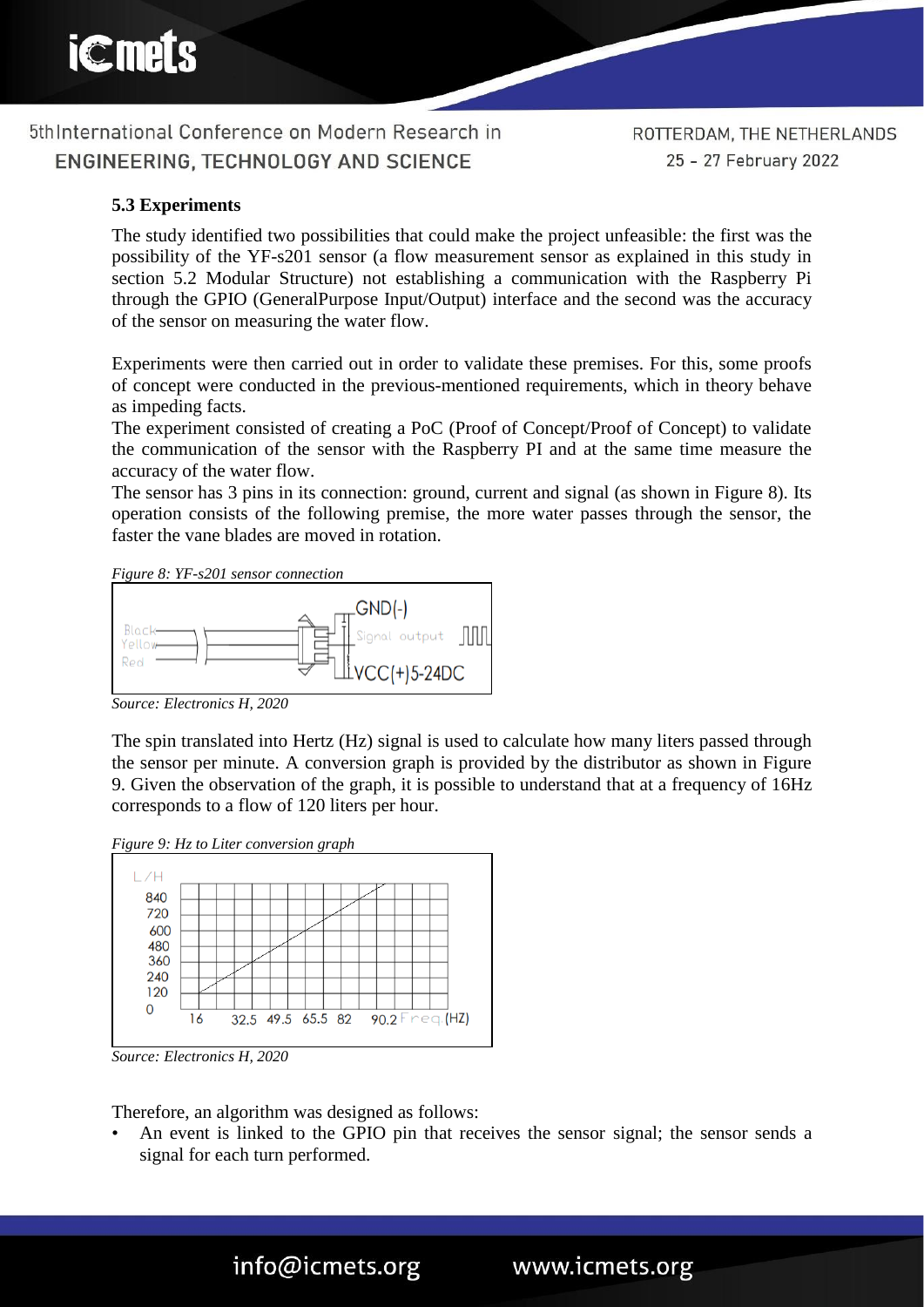

ROTTERDAM, THE NETHERLANDS 25 - 27 February 2022

• The Event has a function that calculates the time difference between the initial and the final signal received, from there it is possible to calculate the frequency and later the flow, using the flow calculation formula, specified by the manufacturer according to Electronics (2020), by equation 1.

 $(Pulse Frequency (Hz)/7.5 = flow rate (L/min)$  (1) In the experiment carried out using the algorithm, the communication of the sensor with the Raspberry PI GPIO interface worked correctly and the data related to the measurement were also obtained, with an interval of 0.0666 seconds per spin, that is,  $+/-15Hz$ , which provides a flow rate of approximately 2.0020 Liters per minute or 120,1201 Liters per hour, validating the specifications of the manufacturer.

## **5.4 Market Comparison**

In addition to the two related works found and reported in this study, in section  $2 -$  Related Works, a market research was carried out in order to find similar products. A product was chosen for comparison and it was exhibited at the 2019 International CES. It is the Smart Shower from the company Moen (2019), which consists of a shower with a temperature controller and, in addition to this, the user can also turn the shower on or off remotely.

It was seen that it is also possible to set the desired temperature before the bath starts. When the water is good, an alert is sent by the mobile device through the app of the company. The product that is available on the market does not have a flow control function, which is the main proposal of this study, and as the manufacturer does not have national representatives, the maintenance cost is high, compared to the cost of the product itself. Thus, the inexistence of a direct competitor is verified, which counts as a positive point for the development of the technology presented in this work.

# **6. Conclusion**

The present study aimed to demonstrate a new proposal for the use of an electric shower, detailing the steps for its construction and execution schemes of a functional prototype of this product.

Based on the results obtained, it was found that it is possible to implement the elucidated ideas, in addition to creating a viable business model for some market sectors, such as gyms and for the public sector in the field of leisure, where electronic showers are related to use on the Brazilian coast, where it is very common to have showers for public use where a fee is charged. Differentiating itself from other services analyzed in the related to work section and in the literature, this work imposes itself as a relevant solution in the market, and serves as the basis for an important national technology focused on intelligent consumption of natural resources.

# **References**

Aichernig B. K., Schumi R. (2018) How Fast is MQTT? 15th International Conference on Quantitative Evaluation of Systems (QEST 2018), Beijing, p.7.

Bassi, A. and Horn, G. (2008) Internet of Things in 2020: A Roadmap for the Future. European Commission: Information Society and Media, v. 22, p. 97-114.

info@icmets.org